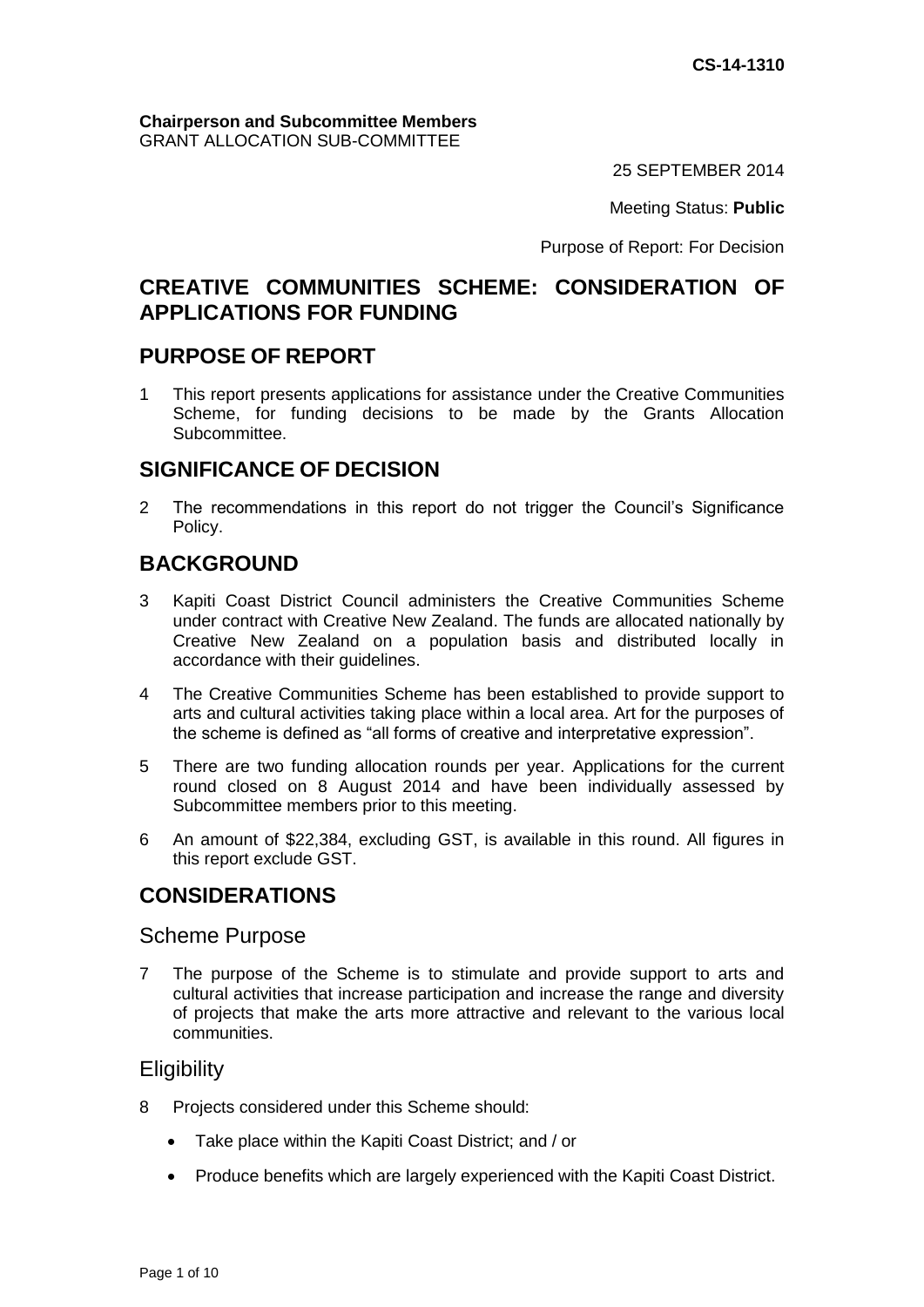### **Priorities**

- 9 Projects seeking assistance must meet at least one of three funding criteria set by Creative New Zealand. These are:
	- Priority One: Broad community involvement creating opportunities for local communities to engage with and participate in arts activities;
	- Priority Two: Diversity supporting diverse arts and cultural traditions of our local communities; and
	- Priority Three: Young people enable and encourage young people under 18 years to engage with and actively participate in the arts.
- 10 Each Subcommittee member has been provided with an assessment worksheet, listing all the applications and providing a rating system and space to rate each application against the priorities.

#### Financial Considerations

- 11 Creative New Zealand has provided \$40,372.80 in funding for this financial year for the Creative Communities Scheme. Council has allocated an additional \$4,394.20 for this financial year in the Annual Plan. The total available for funding grants this year from Creative New Zealand and the Council is \$44,767.00.
- 12 Costs to Council are advertising, staff time and meeting fees and these are covered by various operating budgets.

#### Legal Considerations

13 There are no legal considerations.

#### **Delegation**

14 The Grants Allocation Subcommittee may make a decision under the following delegation C.1:

*The Subcommittee will have the authority to assess all applications and allocate funds for the following grants programmes:*

#### *7.2 Creative Communities Scheme (CCS)*

*The aim is to administer the CCS in partnership with Creative New Zealand. Creative New Zealand intends that the principal aims of the Scheme are to provide creative opportunities for local communities to engage with and participate in arts activities; support the diverse arts and cultural traditions of local communities; and enable and encourage young people (under 18 years) to engage with and actively participate in the arts. Creative New Zealand provides the Scheme's annual funding to the Kapiti Coast District Council.*

#### Policy Implications

15 There are no policy implications.

### Tāngata Whenua Considerations

16 There are no tāngata whenua considerations.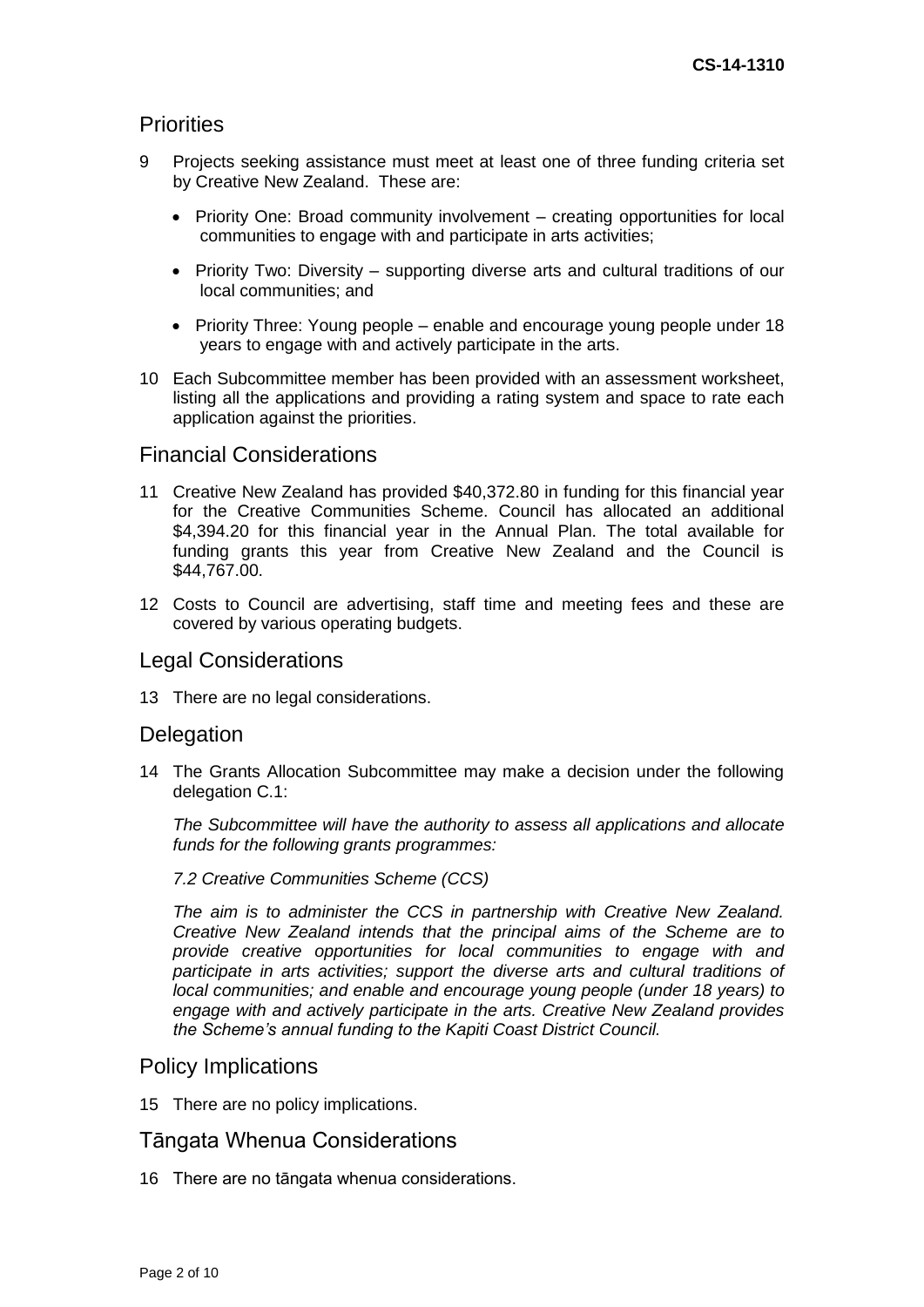### Publicity Considerations

17 A press release will be prepared to publicise the funding decisions and the projects and activities supported by these grants.

#### Applications

- 18 A schedule of applications for funding is attached (Appendix 1).
- 19 The total fund available in this round is \$22,384 and the total of the requests exceeds the amount available by \$54,353.
- 20 There were 32 eligible applications received in this round, with a total of \$76,737 of funding grants requested as contributions towards the applicants' projects.
- 21 Each successful applicant is required to return a project accountability report and to participate in any funding audit of their organisation or project, conducted by the Kapiti Coast District Council. The receipt of the project accountability reports is tracked on a spreadsheet, and highlights of completed projects will be presented to the Grants Allocation Subcommittee.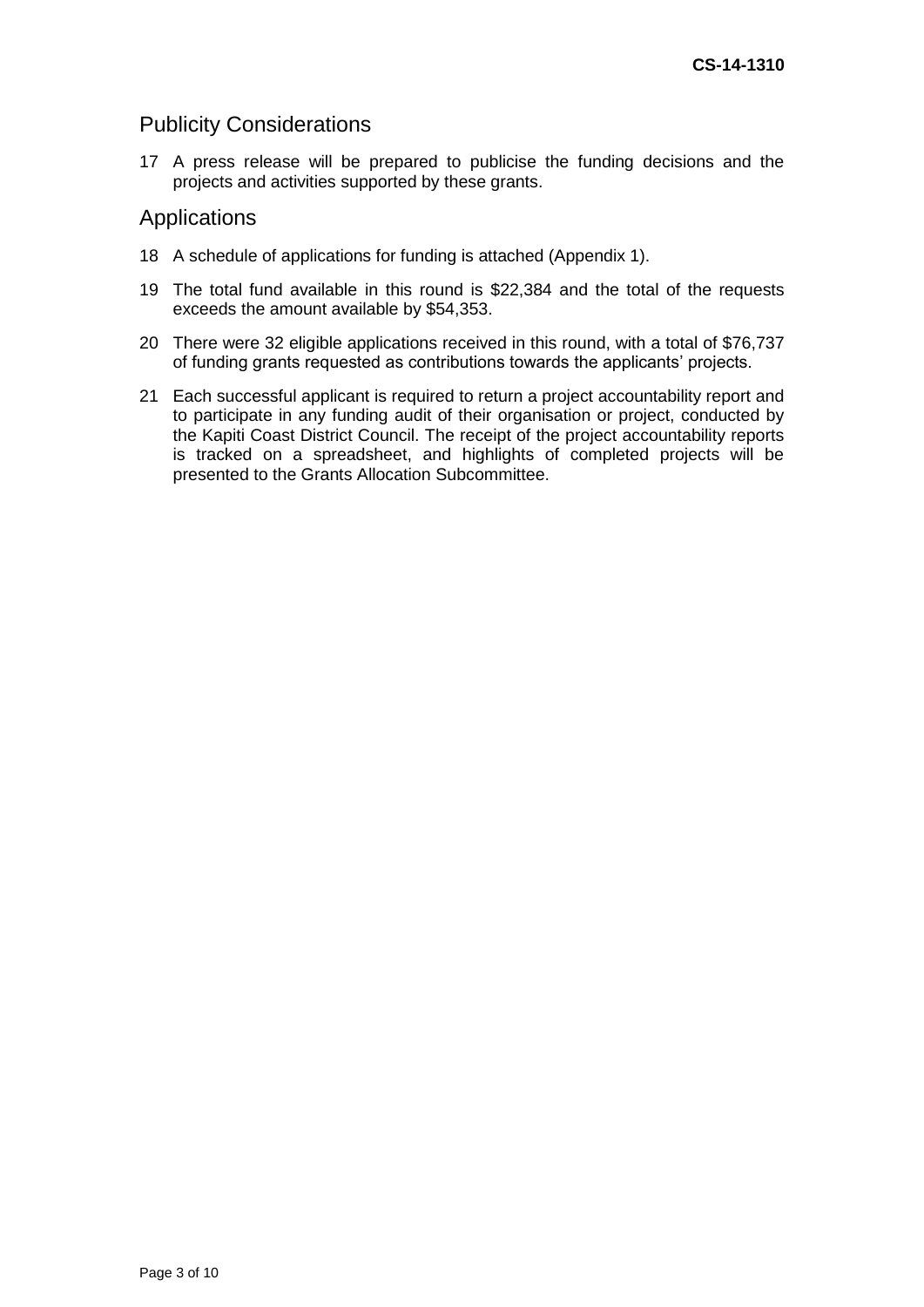## **RECOMMENDATIONS**

- 22 That the Grants Allocation Subcommittee grants Holly Jane Ewans \$\_\_\_ from the Creative Communities Scheme to assist with the project "The Great Songwriting Slumber Party".
- 23 That the Grants Allocation Subcommittee grants The Academy of Dramatic Arts \$\_\_\_ from the Creative Communities Scheme to assist with the project "Costume Designer for Children's Play".
- 24 That the Grants Allocation Subcommittee grants The Academy of Dramatic Arts \$\_\_\_ from the Creative Communities Scheme to assist with the project "Children's Puppet Show".
- 25 That the Grants Allocation Subcommittee grants Kapiti Chamber Choir Inc \$ from the Creative Communities Scheme to assist with the project "Performance of Mass in B Minor by J S Bach".
- 26 That the Grants Allocation Subcommittee grants Kakano Films (trading as Maoriland Film Festival) \$\_\_\_ from the Creative Communities Scheme to assist with the project "Maoriland Film Festival 2015".
- 27 That the Grants Allocation Subcommittee grants Otaki Pottery Club \$ from the Creative Communities Scheme to assist with the project "Clay Workshops for Young People".
- 28 That the Grants Allocation Subcommittee grants Otaki Pottery Club \$ from the Creative Communities Scheme to assist with the project "Clay in Schools Project".
- 29 That the Grants Allocation Subcommittee grants Otaki Village Promotions Group \$\_\_\_ from the Creative Communities Scheme to assist with the project "2015 Otaki Kite Festival".
- 30 That the Grants Allocation Subcommittee grants Mahara Gallery Trust \$ from the Creative Communities Scheme to assist with the project "Wai Ora ki Tonga, Water Life – Book of Children's work".
- 31 That the Grants Allocation Subcommittee grants Paekakariki Station Precinct Trust \$\_\_\_ from the Creative Communities Scheme to assist with the project "Paekakariki Arts Walk".
- 32 That the Grants Allocation Subcommittee grants Deborah Jane Burton \$ from the Creative Communities Scheme to assist with the project "Daniel's Doomsday Dreams and other Stories".
- 33 That the Grants Allocation Subcommittee grants Kapiti Concert Orchestra \$ from the Creative Communities Scheme to assist with the project "10<sup>th</sup> Anniversary Music Spectacular".
- 34 That the Grants Allocation Subcommittee grants L'Arche Kapiti \$\_\_\_ from the Creative Communities Scheme to assist with the project "Creative Hands".
- 35 That the Grants Allocation Subcommittee grants New Zealand Comedy Trust \$\_\_\_ from the Creative Communities Scheme to assist with the project "Class Comedians 2015 Programme".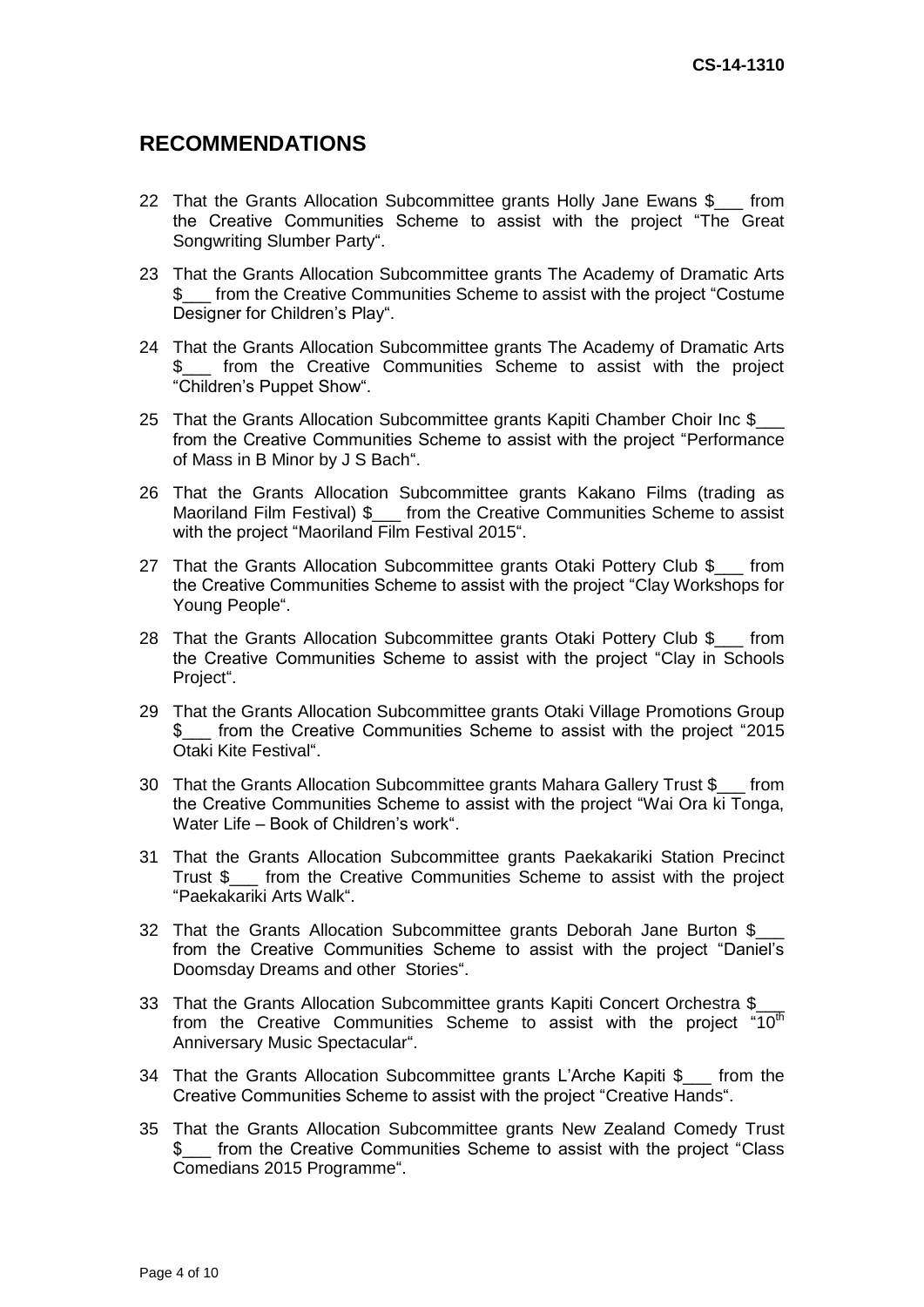- 36 That the Grants Allocation Subcommittee grants Kapiti Primary School Board of Trustees \$\_\_\_ from the Creative Communities Scheme to assist with the project "Takiri O Te Ata Kapa Haka Festival 2014".
- 37 That the Grants Allocation Subcommittee grants Kapiti Kids Motivation Trust from the Creative Communities Scheme to assist with the project "Kapiti Kids Motivation Trust School Arts Project".
- 38 That the Grants Allocation Subcommittee grants Kapiti Music Centre Trust \$ from the Creative Communities Scheme to assist with the project "Kapiti Music Centre End-of-Year Concert".
- 39 That the Grants Allocation Subcommittee grants Amalia Calder \$\_\_\_ from the Creative Communities Scheme to assist with the project "Dan & Dani".
- 40 That the Grants Allocation Subcommittee grants Kapiti Circus \$\_\_\_ from the Creative Communities Scheme to assist with the project "Falling ".
- 41 That the Grants Allocation Subcommittee grants Sharlene Maoate-Davis \$\_\_\_ from the Creative Communities Scheme to assist with the project "Te Pū, Te Whē".
- 42 That the Grants Allocation Subcommittee grants Jasmine Speight \$\_\_\_ from the Creative Communities Scheme to assist with the project "Kapiti Youth Summer Shakespeare Project".
- 43 That the Grants Allocation Subcommittee grants Kapiti Waldorf Trust \$ from the Creative Communities Scheme to assist with the project "Cloak Weaving Workshop as part of Te Ra Festival of Friends".
- 44 That the Grants Allocation Subcommittee grants Florence McNeill \$ from the Creative Communities Scheme to assist with the project "Local table Photographic Exhibition".
- 45 That the Grants Allocation Subcommittee grants Florence McNeill \$\_\_\_ from the Creative Communities Scheme to assist with the project "Paekakariki Expressed – The Resilience Edition".
- 46 That the Grants Allocation Subcommittee grants Paekakariki Informed Community Incorporated \$\_\_\_ from the Creative Communities Scheme to assist with the project "2015 Spring / Summer Broadcast Series for Paekakariki 88.2 FM".
- 47 That the Grants Allocation Subcommittee grants Rebecca Bond \$\_\_\_ from the Creative Communities Scheme to assist with the project "Disabled Art Group".
- 48 That the Grants Allocation Subcommittee grants Te Ara Herewini Smiler (Pathway Entertainment) \$\_\_\_ from the Creative Communities Scheme to assist with the project "Just Roll – Graph Art".
- 49 That the Grants Allocation Subcommittee grants Te Ara Herewini Smiler (Pathway Entertainment) \$\_\_\_ from the Creative Communities Scheme to assist with the project "Just Roll – Music Workshops and Performance".
- 50 That the Grants Allocation Subcommittee grants Hemaima Carkeek Wiremu \$\_\_\_ from the Creative Communities Scheme to assist with the project "Special Time Art Project".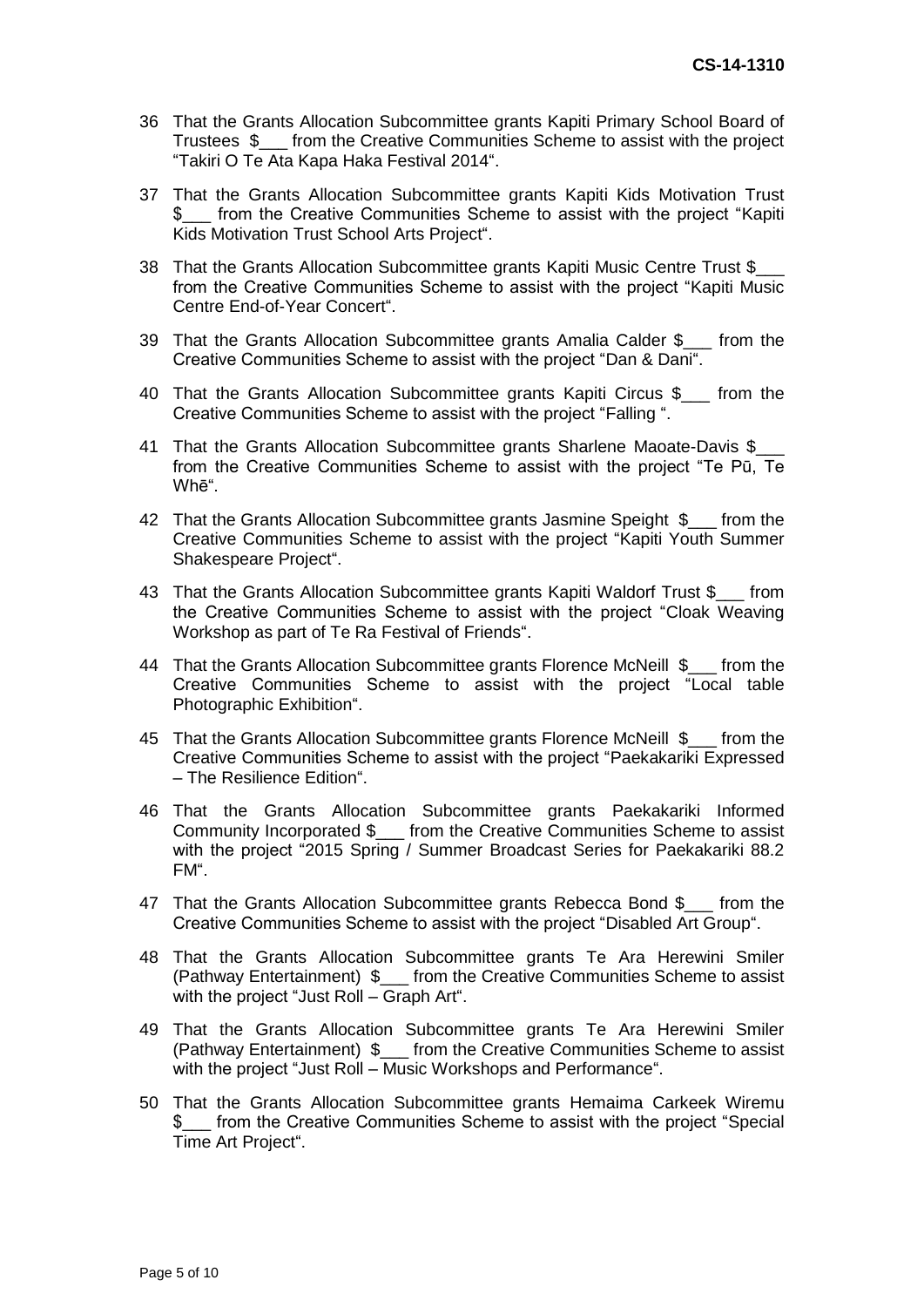- 51 That the Grants Allocation Subcommittee grants Whakatupuranga Rua Mano Charitable Trust \$\_\_\_ from the Creative Communities Scheme to assist with the project "Ngā Kaiwhakaihu".
- 52 That the Grants Allocation Subcommittee grants Amiria Stirling \$\_\_\_ from the Creative Communities Scheme to assist with the project "Regional KapaHaka Competition – Wellington Region".
- 53 That the Grants Allocation Subcommittee grants Otaki College, Student Arts Council \$\_\_\_ from the Creative Communities Scheme to assist with the project "Otaki College School Flag".
- 54 That the Grants Allocation Subcommittee grants Printi Limited (Ceire Hopley) \$\_\_\_ from the Creative Communities Scheme to assist with the project "Promotional Video for "The Seen" local arts publication".

**Report prepared by: Approved for submission by:**

| <b>Catherine Scollay</b>   |
|----------------------------|
| <b>Arts &amp; Museums</b>  |
| <b>Development Officer</b> |

**Group Manager**

**Community Services**

Tamsin Evans Wayne Maxwell

**Group Manager Corporate Services**

#### **ATTACHMENTS:**

Appendix 1: Schedule of Applications for Funding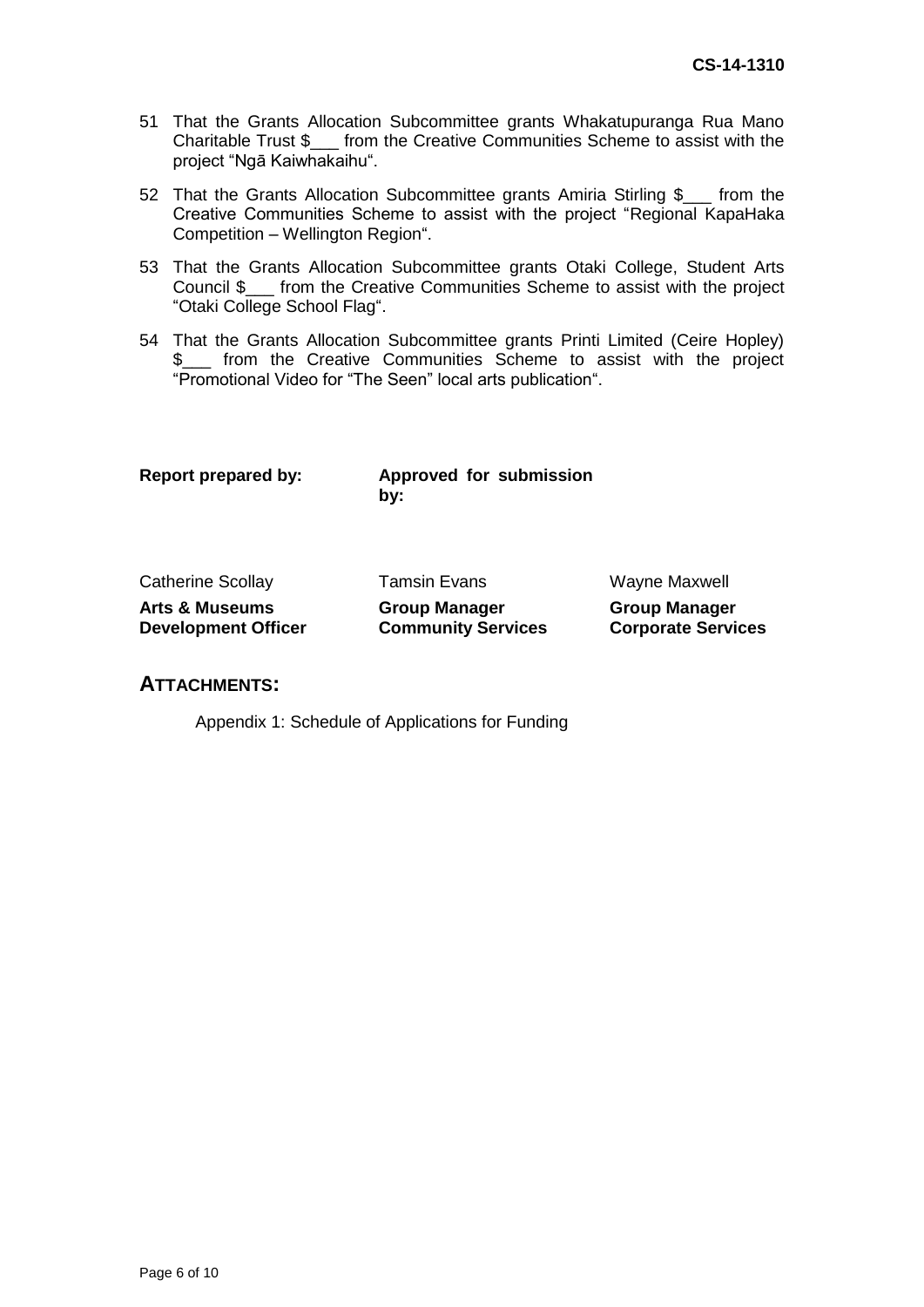| No.            | <b>Organisation or</b><br><b>Individual</b><br><b>Applicants Name</b> | <b>Project Name</b>                              | <b>Project Short</b><br><b>Description</b>                                                                                                                                                                                 | Amt<br><b>Required</b><br>(GST Excl) |
|----------------|-----------------------------------------------------------------------|--------------------------------------------------|----------------------------------------------------------------------------------------------------------------------------------------------------------------------------------------------------------------------------|--------------------------------------|
| 1              | Holly Jane Ewens                                                      | The Great<br>Songwriting<br><b>Slumber Party</b> | Songwriting camp for 9-<br>12 year olds                                                                                                                                                                                    | 1,869.57                             |
| 2              | The Academy of<br><b>Dramatic Arts</b>                                | Costume Designer<br>for Children's Play          | Contract a costume<br>designer to design the<br>costumes for the<br>children's play "Hey<br>Diddle Diddle: the Norah<br>the Explore Story" -<br>especially written for The<br>Academy by Auckland<br>writer Thomas Rimmer. | 930.00                               |
| 3              | The Academy of<br><b>Dramatic Arts</b>                                | Children's Puppet<br>Show                        | To have "Wooden<br>Actors" visit from<br>Auckland to present their<br>children's puppet show<br>at Coasters Musical<br>Theatre in the April 2015<br>School holidays.                                                       | 1,173.00                             |
| 4              | Kapiti Chamber Choir<br>Inc                                           | Performance of<br>Mass in B Minor,<br>by JS Bach | Special concert with<br>Choir, Orchestra and<br><b>Soloists</b>                                                                                                                                                            | 1,304.35                             |
| 5              | Kakano Films Ltd<br>(Trading as<br><b>Maoriland Film</b><br>Festival) | <b>Maoriland Film</b><br>Festival 2015           | The staging of the<br>second Maoriland Film<br>Festival, New Zealand's<br>first international,<br>indigenous and industry-<br>focussed film festival in<br>Otaki. Late March 2015.                                         | 3,400.00                             |
| 6              | Otaki Pottery Club                                                    | Clay Workshops<br>for Young People               | To provide workshops<br>with groups of 12<br>students.                                                                                                                                                                     | 780.00                               |
| $\overline{7}$ | Otaki Pottery Club                                                    | Clay in Schools<br>Project                       | Working with children in<br>schools and early<br>childhood centres<br>between Manakau and<br>Te Horo                                                                                                                       | 800.00                               |
| 8              | Otaki Village<br><b>Promotions Group</b>                              | 2015 Otaki Kite<br>Festival                      | Kite making workshops<br>at Otaki College and a<br>number of primary<br>schools in the greater<br>Otaki area in December<br>2014 and February<br>2015.                                                                     | 1,217.39                             |

# **Appendix 1 : Schedule of Applications for Funding**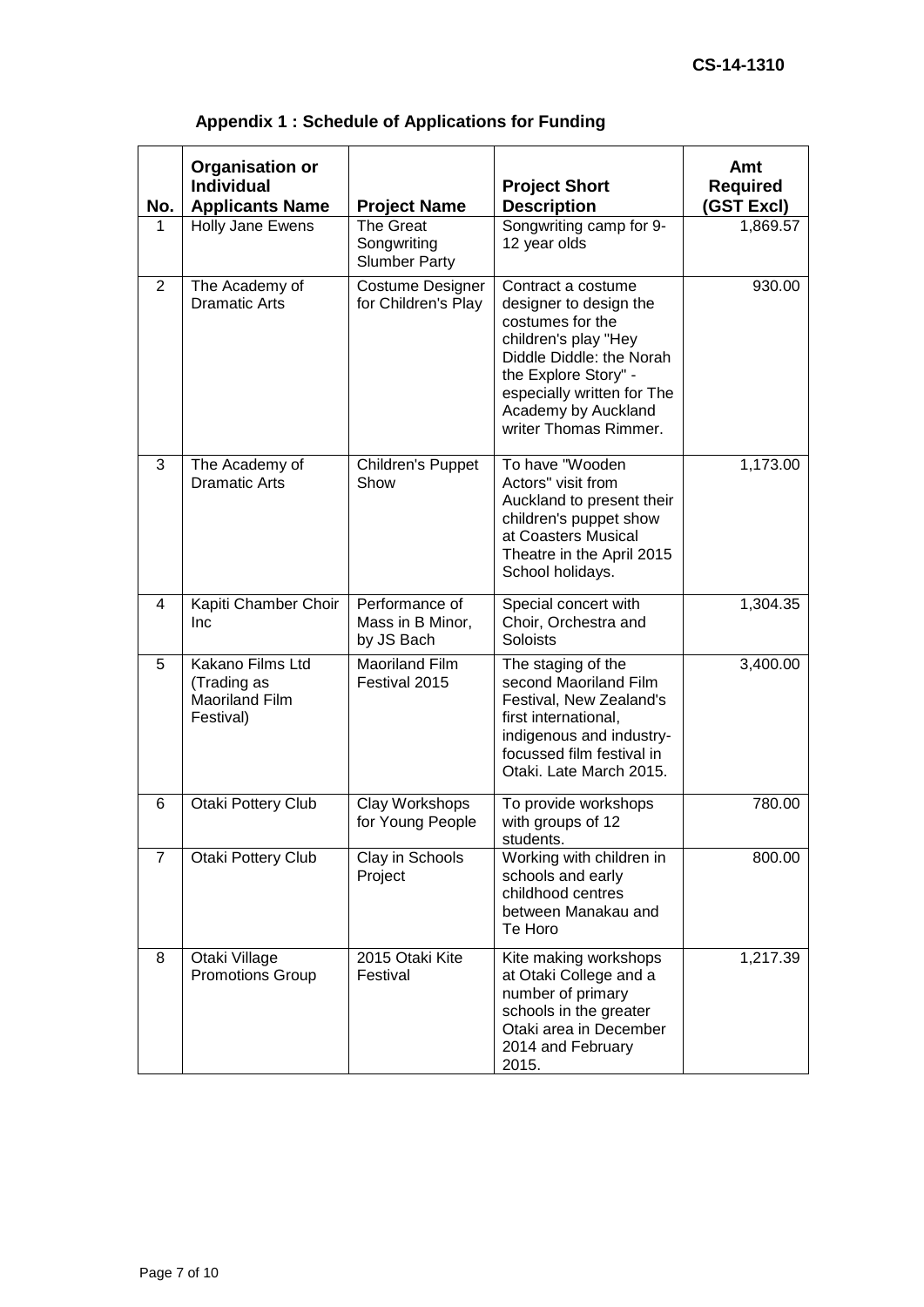| 9  | <b>Mahara Gallery Trust</b>                       | Wai Ora Ki Tonga,<br>Water Life - Book<br>of Children's work.           | Publish the work created<br>by children from four<br>primary schools working<br>with Gallery, Nga Manu<br>and Kāpiti artist, poet<br>and musicians. Children<br>have been exploring the<br>theme of Water Life. | 3,000.00 |
|----|---------------------------------------------------|-------------------------------------------------------------------------|-----------------------------------------------------------------------------------------------------------------------------------------------------------------------------------------------------------------|----------|
| 10 | Paekakariki Station<br><b>Precinct Trust</b>      | Paekakariki Arts<br>Walk                                                | To have a walkway that<br>celebrates the township<br>of Paekakariki through<br>the artists and writers<br>who have lived there.                                                                                 | 4,304.35 |
| 11 | Deborah Jean Burton                               | Daniel's<br>Doomsday<br>Dreams and other<br><b>Stories</b>              | An audio CD and<br>backing track of this<br>original musical, which<br>has now been performed<br>four times.                                                                                                    | 2,648.83 |
| 12 | Kapiti Concert<br>Orchestra                       | 10th Anniversary<br>Music Spectacular                                   | Combined concert with<br>Kapiti Chorale and<br>Chamber Choir,<br>featuring Michael<br>Houston (pianist).                                                                                                        | 5,652.17 |
| 13 | L'Arche Kapiti                                    | Creative hands                                                          | Exhibition of members'<br>art works in the IHC<br>Regional Art Exhibition.                                                                                                                                      | 450.00   |
| 14 | New Zealand<br><b>Comedy Trust</b>                | Class comedians<br>2015 Programme                                       | The Class Comedians<br>programme provides a<br>unique opportunity for<br>secondary school<br>students to participate in<br>the arts with the<br>Comedy/Performance<br>genre.                                    | 2,000.00 |
| 15 | Kapiti Primary School<br><b>Board of Trustees</b> | Takiri O Te Ata<br>Kapa Haka<br>Festival 2014                           | Kapa Haka Festival for<br>all the local primary<br>schools from Otaki to<br>Paekakariki, hosted by<br>Kapiti Primary School                                                                                     | 1,484.50 |
| 16 | Kapiti Kids Motivation<br>Trust                   | Kapiti Kids<br><b>Motivation Trust</b><br><b>School Arts</b><br>Project | The funding is to help<br>bring another cultural<br>identity to visit Kapiti<br>Coast primary schools to<br>motivate and encourage<br>the children.                                                             | 1,739.13 |
| 17 | Kapiti Music Centre<br>Trust                      | Kapiti Music<br>Centre End-of-<br>Year Concert                          | Kapiti Music Centre End-<br>of-Year Concert                                                                                                                                                                     | 2,271.74 |
| 18 | Amalia Calder                                     | Dan & Dani                                                              | Interactive Children's<br>Entertainment                                                                                                                                                                         | 1,703.79 |
| 19 | Kapiti Circus                                     | Falling                                                                 | A series of workshops<br>exploring creativity and<br>risk through circus skills<br>in a safe environment.                                                                                                       | 3,349.82 |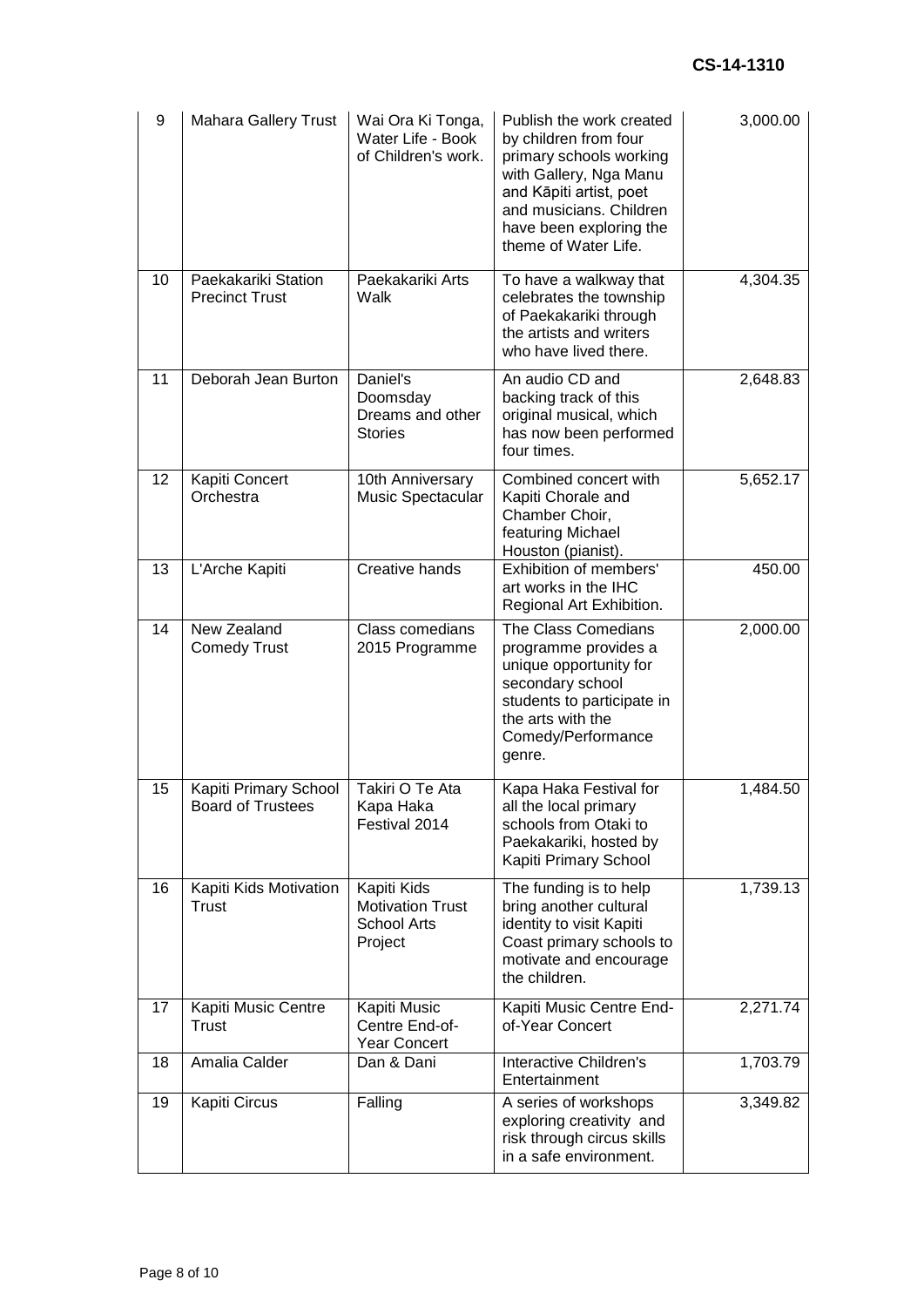| 20 | Sharlene Maoate-<br>Davis                         | Te Pū, Te Whē                                                                   | The purpose of this<br>project is to provide two,<br>two-day noho<br>(residential<br>programmes) to<br>introduce, develop and<br>nurture skills, knowledge<br>and practical experience<br>in caring for, making and<br>playing Taonga Pūoro -<br>traditional Māori musical<br>instruments. | 1,913.04 |
|----|---------------------------------------------------|---------------------------------------------------------------------------------|--------------------------------------------------------------------------------------------------------------------------------------------------------------------------------------------------------------------------------------------------------------------------------------------|----------|
| 21 | Jasmine Speight                                   | Kapiti Youth<br>Summer<br>Shakespeare<br>Project                                | An intensive 2-week<br>training camp/workshop<br>for youth 13-17 who<br>want to learn more about<br>Shakespeare and the<br>performing arts,<br>culminating in 2<br>abridged public<br>performances - either<br>Twelfth Night or Romeo<br>and Juliet                                        | 2,442.70 |
| 22 | Kapiti Waldorf Trust                              | Cloak weaving<br>workshop as part<br>of Te Ra Festival<br>of Friends            | Aim to involve the whole<br>community (school<br>community and beyond,<br>aged 0-99 years old) to<br>weave a very beautiful<br>cloak for Te Ra, which<br>will live in our school and<br>represent our woven<br>community.                                                                  | 2,000.00 |
| 23 | <b>Florence McNeill</b>                           | <b>Local Table</b><br>Photographic<br>Exhibition                                | Photograph, print and<br>display exhibition quality<br>photographs of<br>community project.                                                                                                                                                                                                | 656.52   |
| 24 | <b>Florence McNeill</b>                           | Paekakariki<br>Expressed - The<br><b>Resilience Edition</b>                     | A one-off creative writing<br>publication, presented in<br>a magazine format.                                                                                                                                                                                                              | 2,840.00 |
| 25 | Paekakariki Informed<br>Community<br>Incorporated | 2015 Spring /<br>Summer<br><b>Broadcast Series</b><br>for Paekakariki<br>88.2FM | A week-long<br>programme of radio<br>shows recorded monthly<br>and broadcast from<br>11am to 11pm from<br>October to 31 March<br>2015 on Paekakariki<br>88.2FM and streamed<br>live on<br>www.paekakariki.org.nz                                                                           | 2,335.65 |
| 26 | Rebecca Bond                                      | <b>Disabled Art</b><br>Group                                                    | Create an inviting<br>environment for people<br>with disabilities to<br>unleash their creativity<br>how they choose. Along<br>with exhibition, showing<br>and selling of artwork<br>regularly.                                                                                             | 2,000.00 |